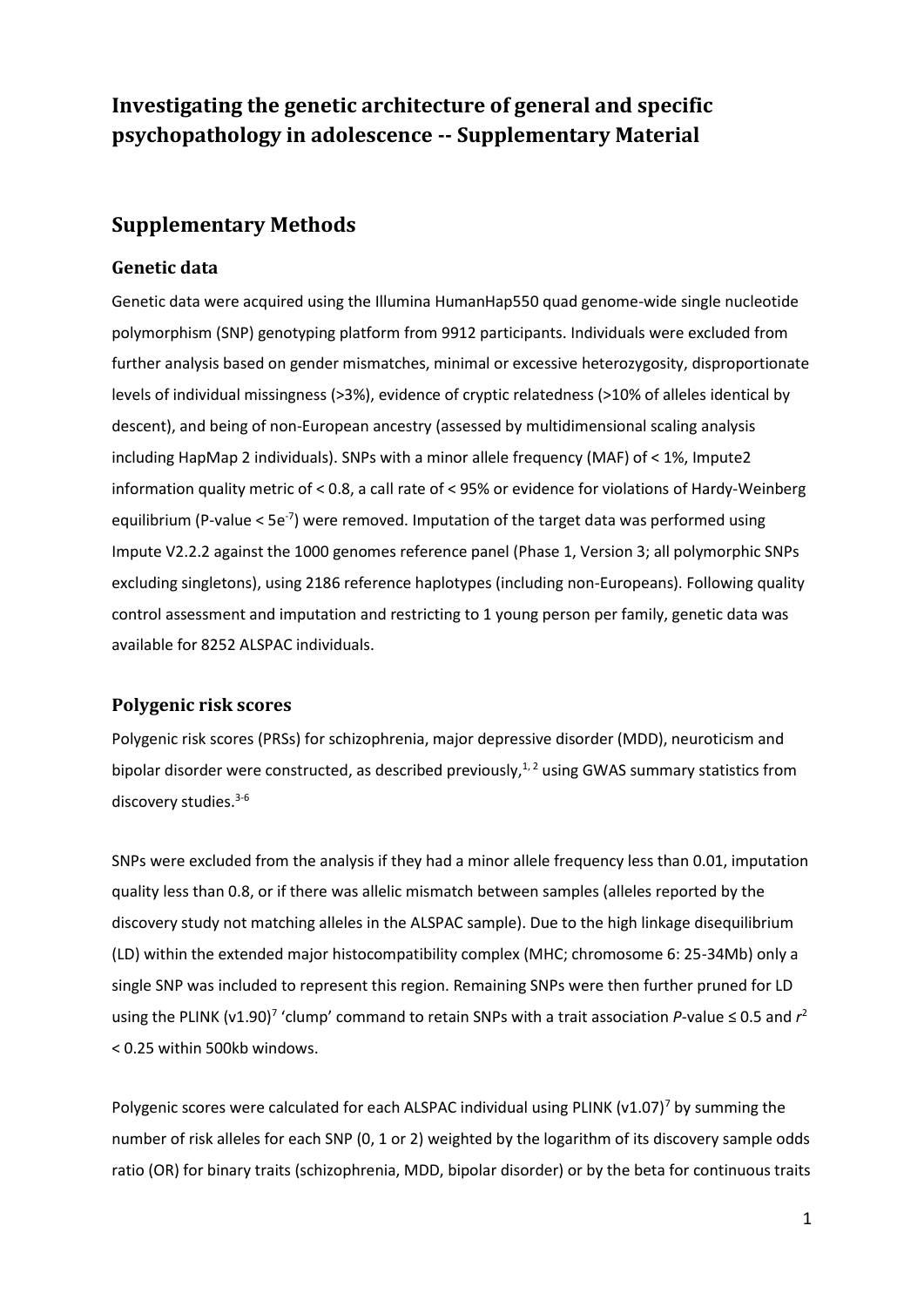(neuroticism). Our primary analysis used scores generated from a list of SNPs with a GWAS trainingset *P*-value threshold ( $P_T$ )  $\leq$  0.05. As a secondary analysis, PRSs were also generated using SNPs meeting 0.5, 1e<sup>-5</sup>, and genome-wide level P-value thresholds. For all discovery studies, genome-wide significant was defined as P≤5e<sup>-8</sup>, with the exception of the MDD discovery study<sup>4</sup> where P≤1e<sup>-8</sup> was considered genome-wide significant due to the 15 million SNPs in the data used within the study from 23andMe, Inc., a personal genetics company.

### **Model fit**

Absolute model fit was evaluated using the Root Mean Square Error of Approximation (RMSEA) $8$ index, the comparative fit index (CFI)<sup>9</sup> and the Tucker-Lewis Index (TLI).<sup>10</sup> Reasonably good fit between the target model and observed data is considered when RMSEA values are close to or below 0.06, and CFI and TFI values are close to or greater than 0.95.<sup>11, 12</sup>

All candidate models were also re-estimated using full information maximum likelihood (FIML) to obtain Akaike Information Criterion (AIC),<sup>13</sup> Bayesian Information Criterion (BIC)<sup>14</sup> and sample size adjusted Bayesian Information Criterion (ssaBIC) measures. These measures allow for direct comparison of plausibility of each four candidate models with lower values indicating better model fit.

#### **Model reliability**

For the bifactor model, omega reliability coefficients were calculated to assess the share of the score variance as a result of all factors (omega;  $\omega$ ), the specific factors (omega subscale;  $\omega_s$ ), the general factor (omega hierarchical;  $\omega_{H}$ ) and the specific factors when the general factor is partialled out (omega hierarchical subscale;  $\omega_{HS}$ ).<sup>15</sup>

#### **Inverse probability weighting**

Inverse probability weighting (IPW) was used to investigate the potential of bias within our analyses due to systematic differences between our analysis sample (2863 individuals with genetic and phenotypic data) and individuals not included in our analyses (5389 individuals with genetic data but no phenotypic data).

We firstly generated a missingness model using potential predictors of whether an individual was in the final analysis or not (missingness). These predictors were strongly associated with missingness (OR>1.2) and had minimal missing data (>7000 data points). Modal imputation was used to replace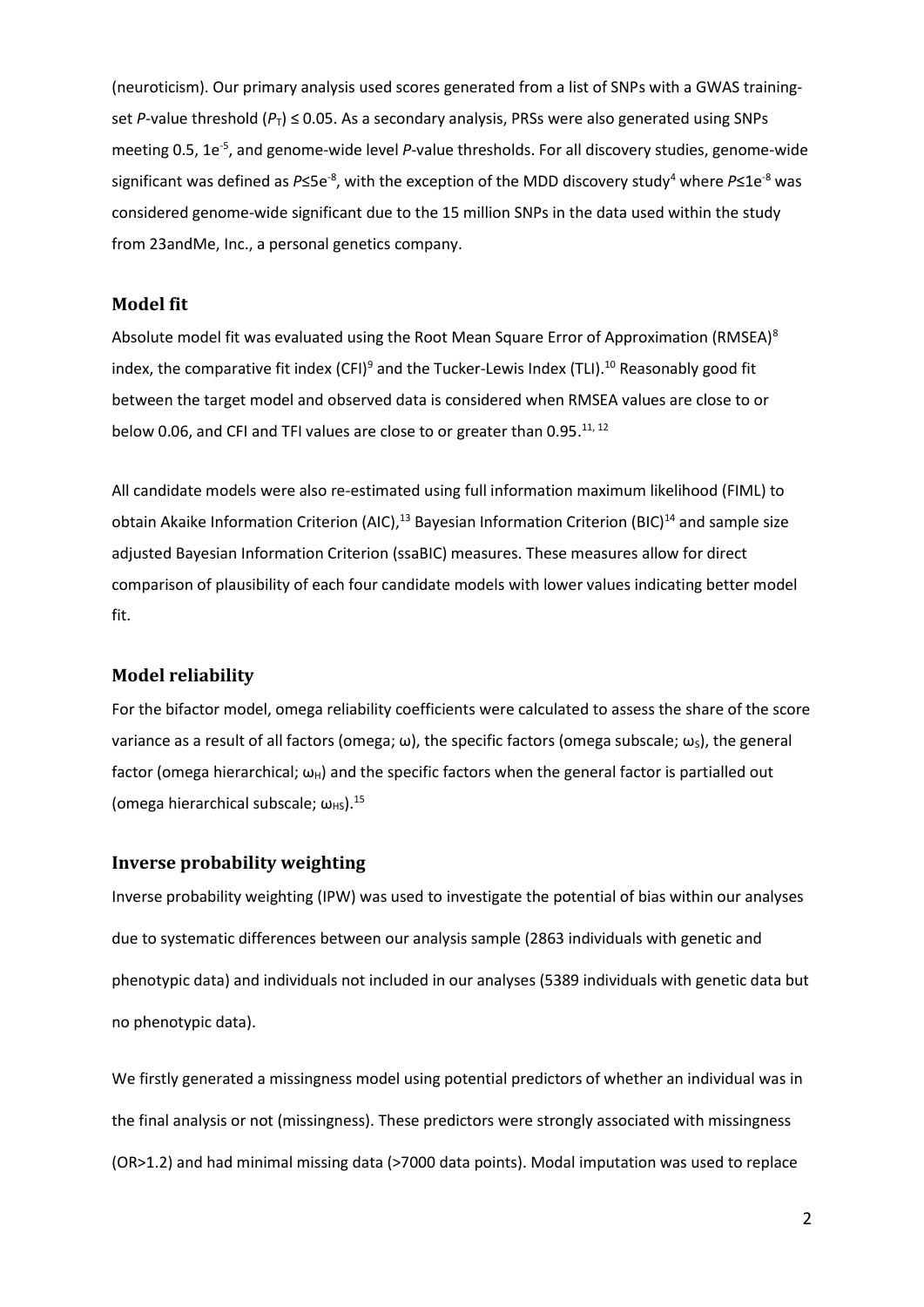missing data within each predictor and a multivariable logistic regression was used to indicate which imputed predictors showed the strongest evidence of an association with missingness (*P* < 0.1). The final predictors used were maternal early parenthood/pregnancy, maternal partner status during pregnancy, parental lack of educational qualifications during pregnancy, maternal social network practical support during pregnancy, maternal parity, maternal financial difficulties during pregnancy, sex, whether the individual was part of the ALSPAC Phase I core sample,<sup>16</sup> maternal partner affection during pregnancy, and maternal psychopathology during pregnancy. The genetic risk scores for schizophrenia, MDD, neuroticism and bipolar disorder were also included in the missingness model.

As the effect of an observed predictor on missingness may depend on which other predictors are observed,<sup>17</sup> interaction terms were created between each predictor and a missingness flag deemed representative of the amount of missing data within each moderately incomplete predictor. This missingness flag was based on the missingness pattern of the "parental lack of educational qualifications during pregnancy" variable. Ordinary interactions between pairs of predictors were also generated. Forward stepwise selection was used, with threshold *P* < 0.1, to select which of the interaction terms to add to the existing missingness model and both the Hosmer-Lemeshow test<sup>18</sup> (P  $= 0.93$ ) and Hinkley's test<sup>19, 20</sup> ( $P = 0.56$ ) indicated that the final model fit the data well.

Weights were generated by inverting the predicted probabilities estimated by the missingness model. Weights of the 2863 individuals within the final analysis models ranged from 1.27 to 58.22. To assess the effect of large weights on the analysis, additional weight sets were generated after truncation at the 50<sup>th</sup> percentile (2.48), 75<sup>th</sup> percentile (3.02), 90<sup>th</sup> percentile (3.95), 95<sup>th</sup> percentile  $(5.33)$  and  $99<sup>th</sup>$  percentile  $(8.94)$ .

Each weight set was used to perform IPW analyses between psychopathology factors within the correlated factor and bifactor models and psychiatric disorder PRSs. IPW results are shown in Supplementary Tables 6 and 7.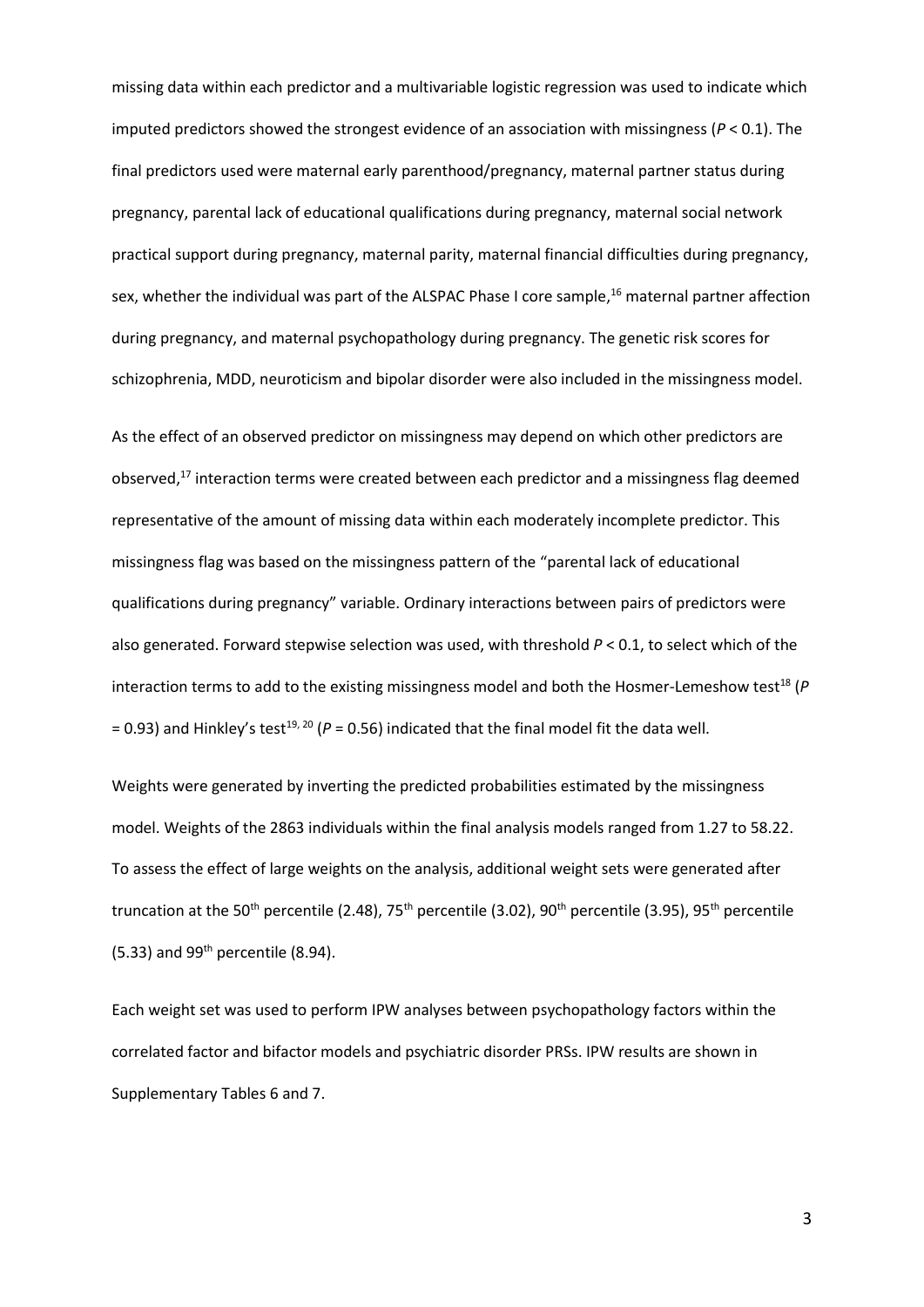## **References**

- 1. Jones HJ, Stergiakouli E, Tansey KE, Hubbard L, Heron J, Cannon M *et al.* Phenotypic manifestation of genetic risk for schizophrenia during adolescence in the general population. *JAMA Psychiatry* 2016; **73**(3)**:**  221-228.
- 2. Purcell SM, Wray NR, Stone JL, Visscher PM, O'Donovan MC, Sullivan PF *et al.* Common polygenic variation contributes to risk of schizophrenia and bipolar disorder. *Nature* 2009; **460:** 748-752.
- 3. Schizophrenia Working Group of the Psychiatric Genomics Consortium. Biological insights from 108 schizophrenia-associated genetic loci. *Nature* 2014; **511:** 421-427.
- 4. Hyde CL, Nagle MW, Tian C, Chen X, Paciga SA, Wendland JR *et al.* Identification of 15 genetic loci associated with risk of major depression in individuals of European descent. *Nature Genetics* 2016; **48**(9)**:**  1031-1036.
- 5. Smith DJ, Escott-Price V, Davies G, Bailey ME, Colodro-Conde L, Ward J *et al.* Genome-wide analysis of over 106 000 individuals identifies 9 neuroticism-associated loci. *Molecular Psychiatry* 2016; **21**(6)**:** 749- 757.
- 6. Bipolar Disorder Working Group of the Psychiatric Genomics Consortium. Large-scale genome-wide association analysis of bipolar disorder identifies a new susceptibility locus near ODZ4. *Nature Genetics* 2011; **43**(10)**:** 977-983.
- 7. Purcell S, Neale B, Todd-Brown K, Thomas L, Ferreira MA, Bender D *et al.* PLINK: a tool set for wholegenome association and population-based linkage analyses. *American Journal of Human Genetics* 2007; **81:**  559-575.
- 8. Steiger JH, Lind JC. Statistically based tests for the number of common factors. *Paper presented at the Annual Spring Meeting of the Psychometric Society*: Iowa City, IA., 1980.
- 9. Bentler PM. Comparative fit indexes in structural models. *Psychological Bulletin* 1990; **107**(2)**:** 238-246.
- 10.Tucker LR, Lewis C. A reliability coefficient for maximum likelihood factor analysis. *Psychometrika* 1973; **38**(1)**:** 1-10.
- 11. Hu LT, Bentler PM. Cutoff criteria for fit indexes in covariance structure analysis: conventional criteria versus new alternatives. *Structural Equation Modeling* 1999; **6**(1)**:** 1-55.
- 12.Brown TA. *Confirmatory Factor Analysis for Applied Research*. 2nd edn. The Guilford Press: New York, NY, 2015.
- 13. Akaike H. Information theory and an extension of the maximum likelihood principle. *Selected Papers of Hirotugu Akaike*. Springer1998, pp 199-213.
- 14. Schwarz GE. Estimating the dimension of a model. *The Annals of Statistics* 1978; **6**(2)**:** 461-464.
- 15.Rodriguez A, Reise SP, Haviland MG. Applying bifactor statistical indices in the evaluation of psychological measures. *Journal of Personality Assessment* 2016; **98**(3)**:** 223-237.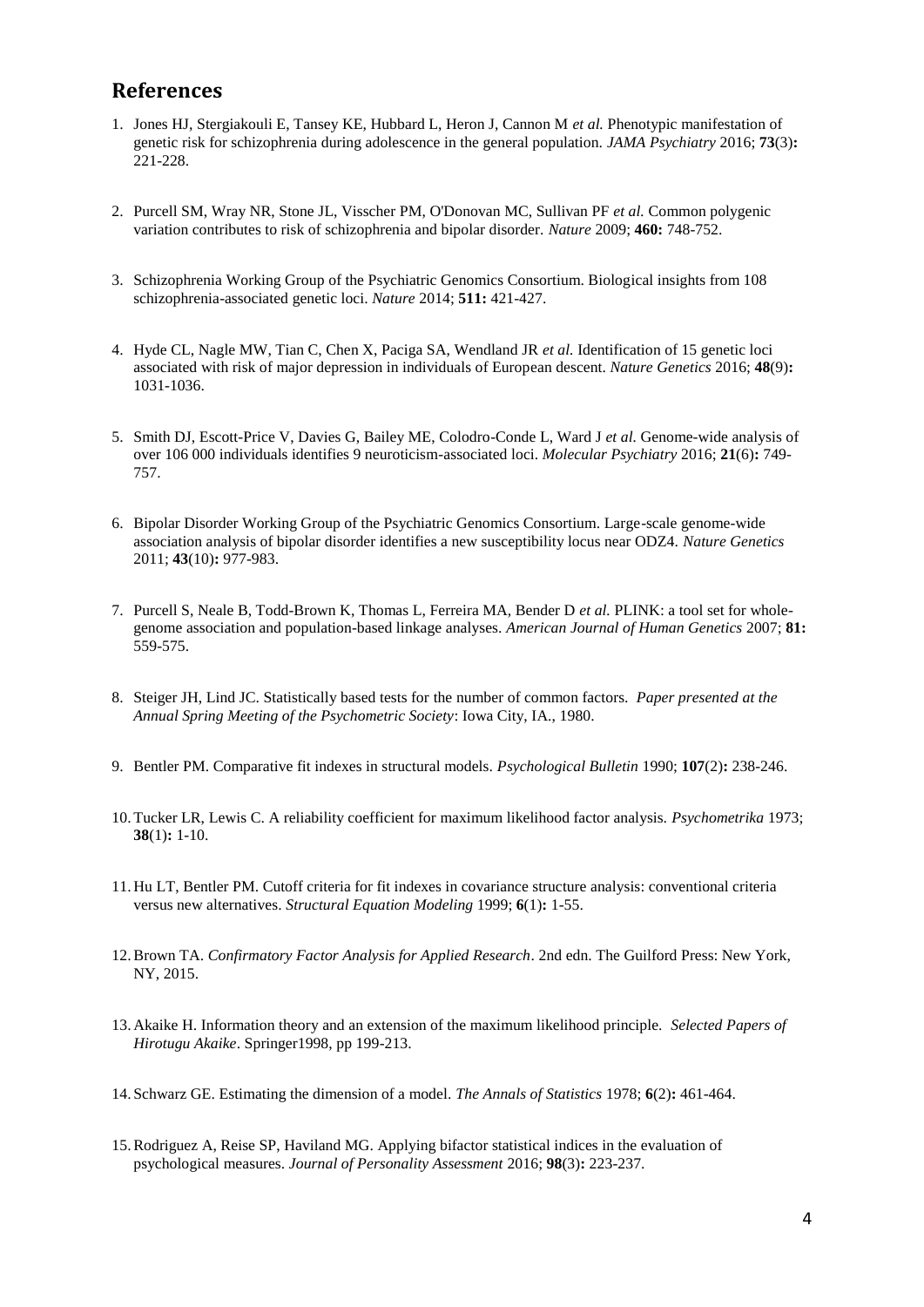- 16.Boyd A, Golding J, Macleod J, Lawlor DA, Fraser A, Henderson J *et al.* Cohort Profile: the 'children of the 90s' - the index offspring of the Avon Longitudinal Study of Parents and Children. *International Journal of Epidemiology* 2013; **42:** 111-127.
- 17. Seaman SR, White IR. Review of inverse probability weighting for dealing with missing data. *Statistical Methods in Medical Research* 2011; **22**(3)**:** 278-295.
- 18. Hosmer DW, Lemeshow S. *Applied Logistic Regression*. Wiley: New York, 1989.
- 19. Kang JDY, Schafer JL. Demystifying double robustness: a comparison of alternative strategies for estimating a population mean from incomplete data. *Stat Sci* 2007; **22**(4)**:** 523-539.
- 20. Hinkley D. Transformation diagnostics for linear models. *Biometrika* 1985; **72**(3)**:** 487-496.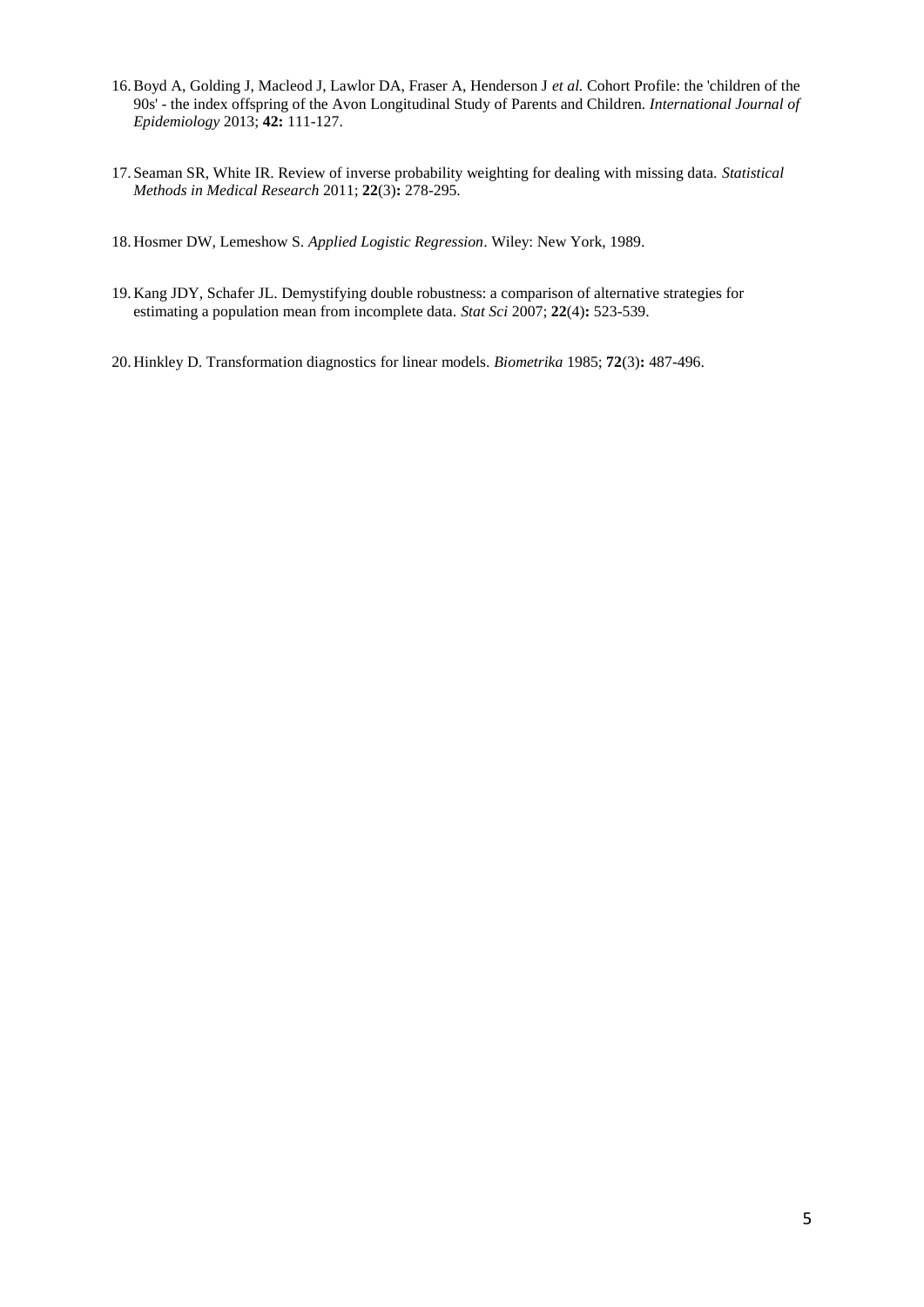# **Supplementary Table 1. Standardized factor loadings for the correlated factors and bifactor measurement models tested (n = 3650)**

|                 |                                                                                                        | <b>Correlated</b> |            |            |            | <b>Bifactor</b> |            |            |            |            |
|-----------------|--------------------------------------------------------------------------------------------------------|-------------------|------------|------------|------------|-----------------|------------|------------|------------|------------|
| Item            | Item question                                                                                          | <b>PE</b>         | <b>NEG</b> | <b>DEP</b> | <b>ANX</b> | PE              | <b>NEG</b> | <b>DEP</b> | <b>ANX</b> | <b>GEN</b> |
| PE1             | Young person believes someone else has read their<br>thoughts                                          | $0.600**$         |            |            |            | $0.545**$       |            |            |            | $0.357**$  |
| PE <sub>2</sub> | Young person believes they have received special<br>messages via TV/radio or program                   | $0.703**$         |            |            |            | $0.600**$       |            |            |            | $0.422**$  |
| PE3             | Young person believes they have been followed or spied<br>on                                           | $0.748**$         |            |            |            | $0.490**$       |            |            |            | $0.481**$  |
| PE4             | Young person has heard voices other people couldn't<br>hear                                            | $0.748**$         |            |            |            | $0.607**$       |            |            |            | $0.461**$  |
| PE5             | Young person has ever felt they were under the control<br>of a special power                           | $0.641**$         |            |            |            | $0.626**$       |            |            |            | $0.361**$  |
| PE6             | Young person has ever seen something/someone other<br>people could not see                             | $0.738**$         |            |            |            | $0.575**$       |            |            |            | $0.461**$  |
| PE7             | Young person has ever felt their thoughts were being<br>taken out of their head against their will     | $0.784**$         |            |            |            | $0.568**$       |            |            |            | $0.508**$  |
| PE8             | Young person has ever felt someone else's thoughts<br>were inserted into their head against their will | $0.770**$         |            |            |            | $0.534**$       |            |            |            | $0.502**$  |
| PE9             | Young person has ever felt their thoughts were so loud<br>people could hear what they were thinking    | $0.736**$         |            |            |            | $0.479**$       |            |            |            | $0.486**$  |
| <b>PE10</b>     | Young person has ever felt they were someone really<br>special or had special powers                   | $0.635**$         |            |            |            | $0.602**$       |            |            |            | $0.367**$  |
| NEG1            | Young person has felt lacking in energy                                                                |                   | $0.675**$  |            |            |                 | $0.244**$  |            |            | $0.596**$  |
| NEG2            | Young person has felt like they are not much of a talker                                               |                   | $0.561**$  |            |            |                 | $0.414**$  |            |            | $0.420**$  |
| NEG3            | Young person has felt they experience few or no<br>emotions at important events                        |                   | $0.637**$  |            |            |                 | $0.328**$  |            |            | $0.527**$  |
| NEG4            | Young person has felt lacking in motivation                                                            |                   | $0.790**$  |            |            |                 | $0.543**$  |            |            | $0.601**$  |
| NEG5            | Young person has felt that they are spending their days<br>doing nothing                               |                   | $0.760**$  |            |            |                 | $0.530**$  |            |            | $0.575**$  |
| NEG6            | Young person has felt lacking in get up and go                                                         |                   | $0.835**$  |            |            |                 | $0.605**$  |            |            | $0.624**$  |
| NEG7            | Young person has felt they only have a few hobbies or<br>interests                                     |                   | $0.678**$  |            |            |                 | $0.385**$  |            |            | $0.548**$  |
| NEG8            | Young person has felt they have no interest in being with<br>other people                              |                   | $0.746**$  |            |            |                 | $0.423**$  |            |            | $0.604**$  |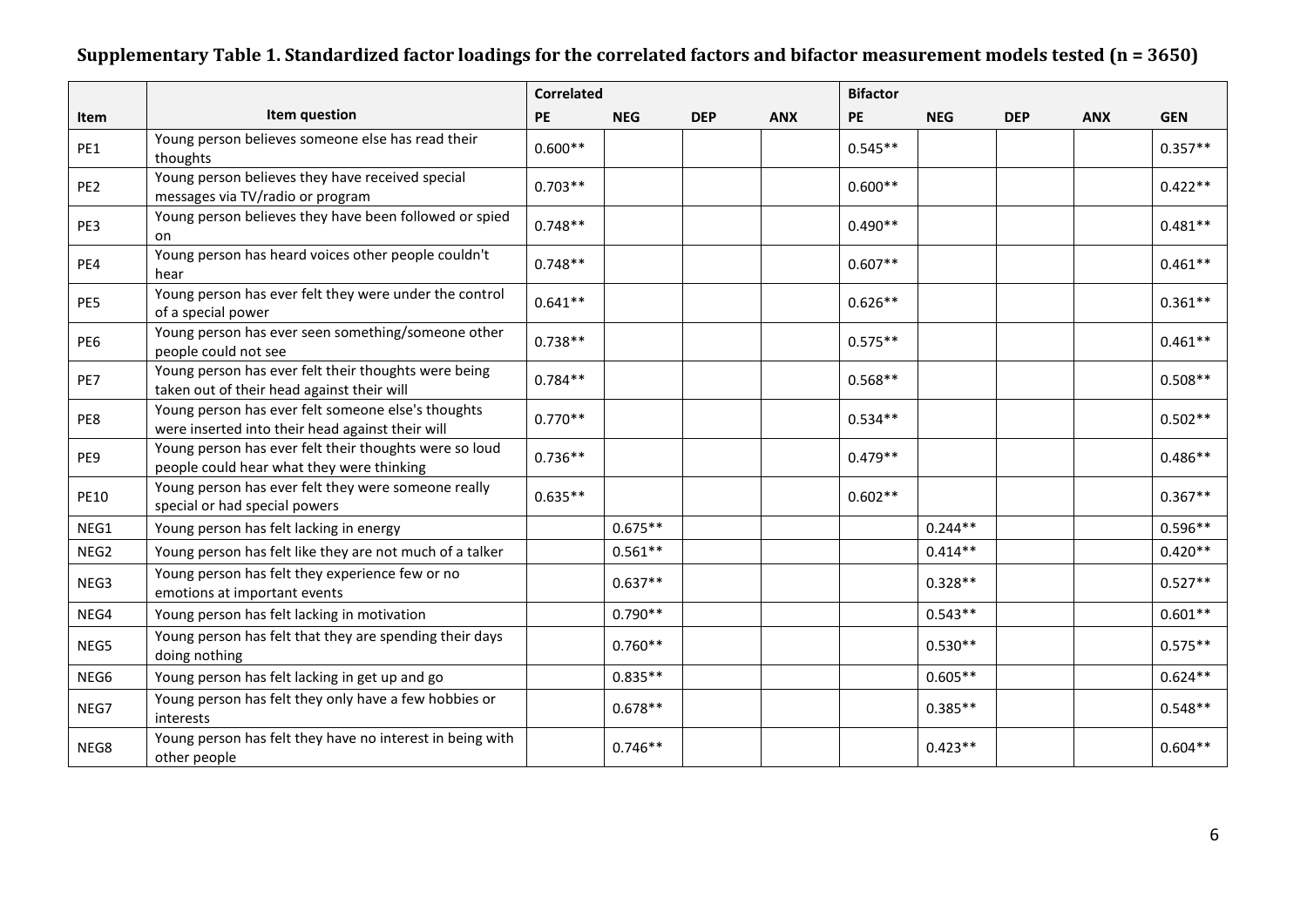Supplementary Table 1 continued.

| NEG9             | Young person has felt they are not a very lively person                                                     | $0.736**$ |           |           | $0.510**$ |            |           | $0.562**$ |
|------------------|-------------------------------------------------------------------------------------------------------------|-----------|-----------|-----------|-----------|------------|-----------|-----------|
| NEG10            | Young person has felt they are neglecting their<br>appearance/personal hygiene                              | $0.614**$ |           |           | $0.289**$ |            |           | $0.518**$ |
| NEG11            | Young person has felt they can never get things done                                                        | $0.793**$ |           |           | $0.355**$ |            |           | $0.677**$ |
| DEP1             | Young person has felt unhappy/miserable                                                                     |           | $0.783**$ |           |           | $0.377**$  |           | $0.698**$ |
| DEP <sub>2</sub> | Young person hasn't enjoyed anything at all                                                                 |           | $0.751**$ |           |           | $0.197**$  |           | $0.718**$ |
| DEP3             | Young person has felt so tired they sat around and did<br>nothing                                           |           | $0.609**$ |           |           | $-0.135**$ |           | $0.653**$ |
| DEP4             | Young person has felt very restless                                                                         |           | $0.577**$ |           |           | 0.020      |           | $0.582**$ |
| DEP5             | Young person has felt they were no good anymore                                                             |           | $0.907**$ |           |           | $0.444**$  |           | $0.797**$ |
| DEP6             | Young person has cried a lot                                                                                |           | $0.690**$ |           |           | $0.433**$  |           | $0.583**$ |
| DEP7             | Young person has found it hard to think<br>properly/concentrate                                             |           | $0.675**$ |           |           | $-0.100$   |           | $0.715**$ |
| DEP8             | Young person has hated themselves                                                                           |           | $0.873**$ |           |           | $0.475**$  |           | $0.751**$ |
| DEP9             | Young person has felt they were a bad person                                                                |           | $0.816**$ |           |           | $0.444**$  |           | $0.704**$ |
| DEP10            | Young person has felt lonely                                                                                |           | $0.824**$ |           |           | $0.347**$  |           | $0.747**$ |
| DEP11            | Young person has thought nobody really loved them                                                           |           | $0.845**$ |           |           | $0.520**$  |           | $0.707**$ |
| DEP12            | Young person has thought they could never be as good<br>as other kids                                       |           | $0.840**$ |           |           | $0.410**$  |           | $0.741**$ |
| DEP13            | Young person has felt they did everything wrong                                                             |           | $0.880**$ |           |           | $0.461**$  |           | $0.764**$ |
| ANX1             | Compared to others of their age, amount young person<br>has worried about own past behaviour                |           |           | $0.671**$ |           |            | $0.555**$ | $0.359**$ |
| ANX2             | Compared to others of their age, amount young person<br>has worried about school work/exams                 |           |           | $0.499**$ |           |            | $0.429**$ | $0.260**$ |
| ANX3             | Compared to others of their age, amount young person<br>has worried about burglaries/muggings/bombs         |           |           | $0.569**$ |           |            | $0.566**$ | $0.254**$ |
| ANX4             | Compared to others of their age, amount young person<br>has worried about own health                        |           |           | $0.642**$ |           |            | $0.608**$ | $0.305**$ |
| ANX5             | Compared to others of their age, amount young person<br>has worried about bad things happening to others    |           |           | $0.626**$ |           |            | $0.597**$ | $0.295**$ |
| ANX6             | Compared to others of their age, amount young person<br>has worried about the future - new school/house/job |           |           | $0.641**$ |           |            | $0.549**$ | $0.334**$ |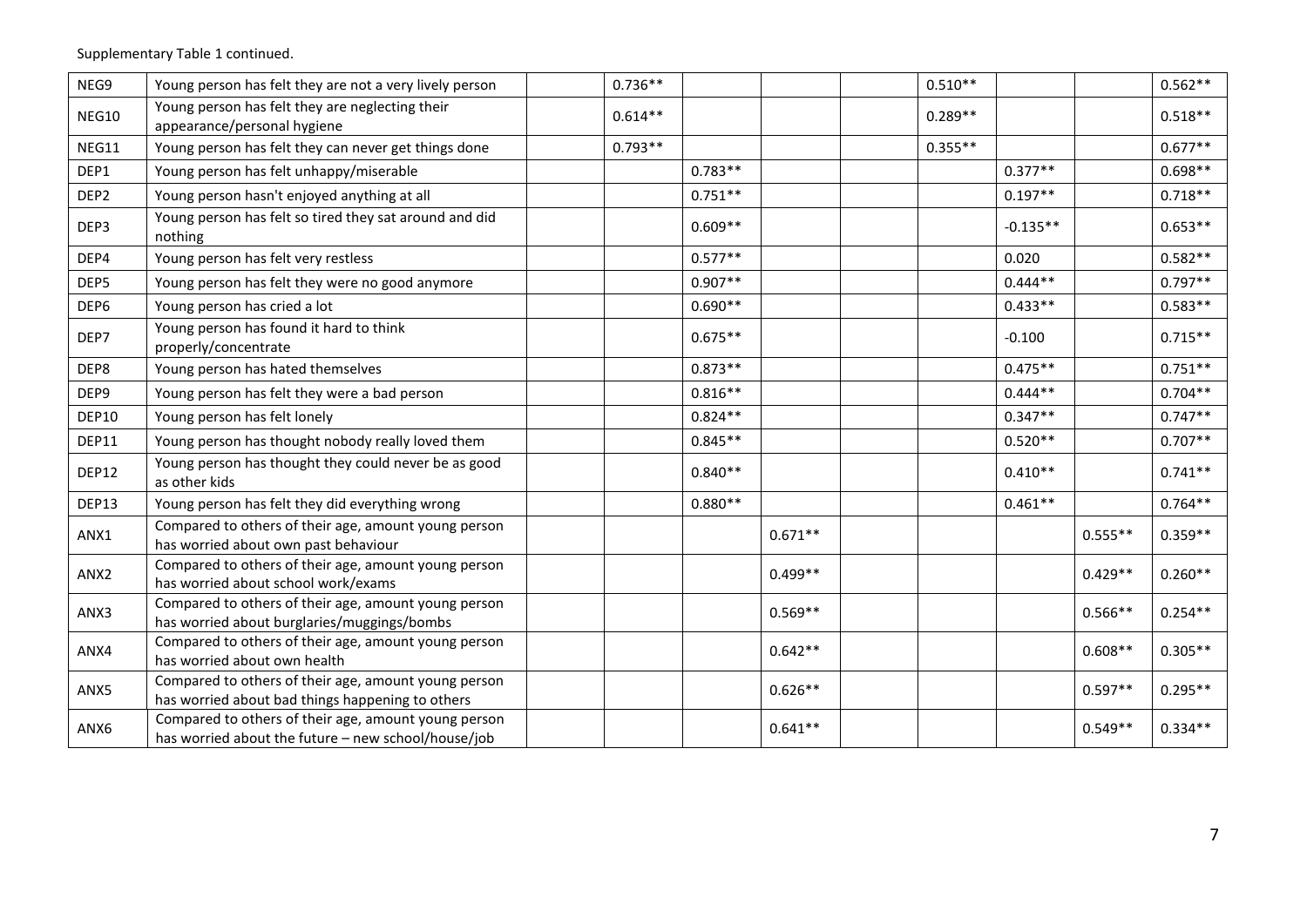Supplementary Table 1 continued.

| ANX7               | Compared to others of their age, amount young person<br>has worried about making and keeping friends                                                          |  | $0.683**$  |       |       |       | $0.573**$ | $0.364**$ |
|--------------------|---------------------------------------------------------------------------------------------------------------------------------------------------------------|--|------------|-------|-------|-------|-----------|-----------|
| ANX8               | Compared to others of their age, amount young person<br>has worried about death and dying                                                                     |  | $0.647**$  |       |       |       | $0.621**$ | $0.300**$ |
| ANX9               | Compared to others of their age, amount young person<br>has worried about being bullied or teased                                                             |  | $0.654**$  |       |       |       | $0.648**$ | $0.290**$ |
| ANX10              | Compared to others of their age, amount young person<br>has worried about own appearance or weight                                                            |  | $0.704**$  |       |       |       | $0.562**$ | $0.388**$ |
| <b>ANX11</b>       | Young person has had panic attack for no reason                                                                                                               |  | $0.549**$  |       |       |       | $0.329**$ | $0.355**$ |
| <b>ANX12</b>       | Young person has felt afraid of or tried to avoid crowds                                                                                                      |  | $0.725**$  |       |       |       | $0.502**$ | $0.445**$ |
| <b>ANX13</b>       | Young person has felt afraid of or tried to avoid public<br>places                                                                                            |  | $0.774**$  |       |       |       | $0.630**$ | $0.429**$ |
| <b>ANX14</b>       | Young person has felt afraid of or tried to avoid travelling<br>alone                                                                                         |  | $0.668**$  |       |       |       | $0.509**$ | $0.380**$ |
| <b>ANX15</b>       | Young person has felt afraid of or tried to avoid being far<br>from home                                                                                      |  | $0.548**$  |       |       |       | $0.497**$ | $0.271**$ |
| ANX16 <sup>1</sup> | Young person fears/avoids situations that involve a lot of<br>people or meeting new people AND young person avoids<br>social situations because of their fear |  | $0.547**$  |       |       |       | $0.429**$ | $0.305**$ |
| ANX17 <sup>1</sup> | Young person is worried in general AND young person<br>has worried so much it has upset or interfered with their<br>life                                      |  | $0.746**$  |       |       |       | $0.595**$ | $0.411**$ |
|                    |                                                                                                                                                               |  | ω          |       |       |       |           | 0.970     |
|                    |                                                                                                                                                               |  | $\omega$ s | 0.913 | 0.919 | 0.955 | 0.922     |           |
|                    |                                                                                                                                                               |  | WH         |       |       |       |           | 0.786     |
|                    |                                                                                                                                                               |  | <b>WHS</b> | 0.566 | 0.325 | 0.146 | 0.664     |           |

Note: Development and Well Being Assessment (DAWBA) items related to specific phobias and post-traumatic stress disorder were not included in the analysis due to low correlations with other anxiety items. PE, psychotic experience; NEG, negative dimension; DEP, depression; ANX, anxiety; GEN, general psychopathology; ω, omega; ωs, omega subscale; ω<sub>H</sub>, omega hierarchical; ω<sub>HS</sub>, omega hierarchical subscale.

<sup>1</sup> Gated item pairs, where answering "yes" to an initial question lead onto an additional question, collapsed into single items, \*\* *P*<0.0001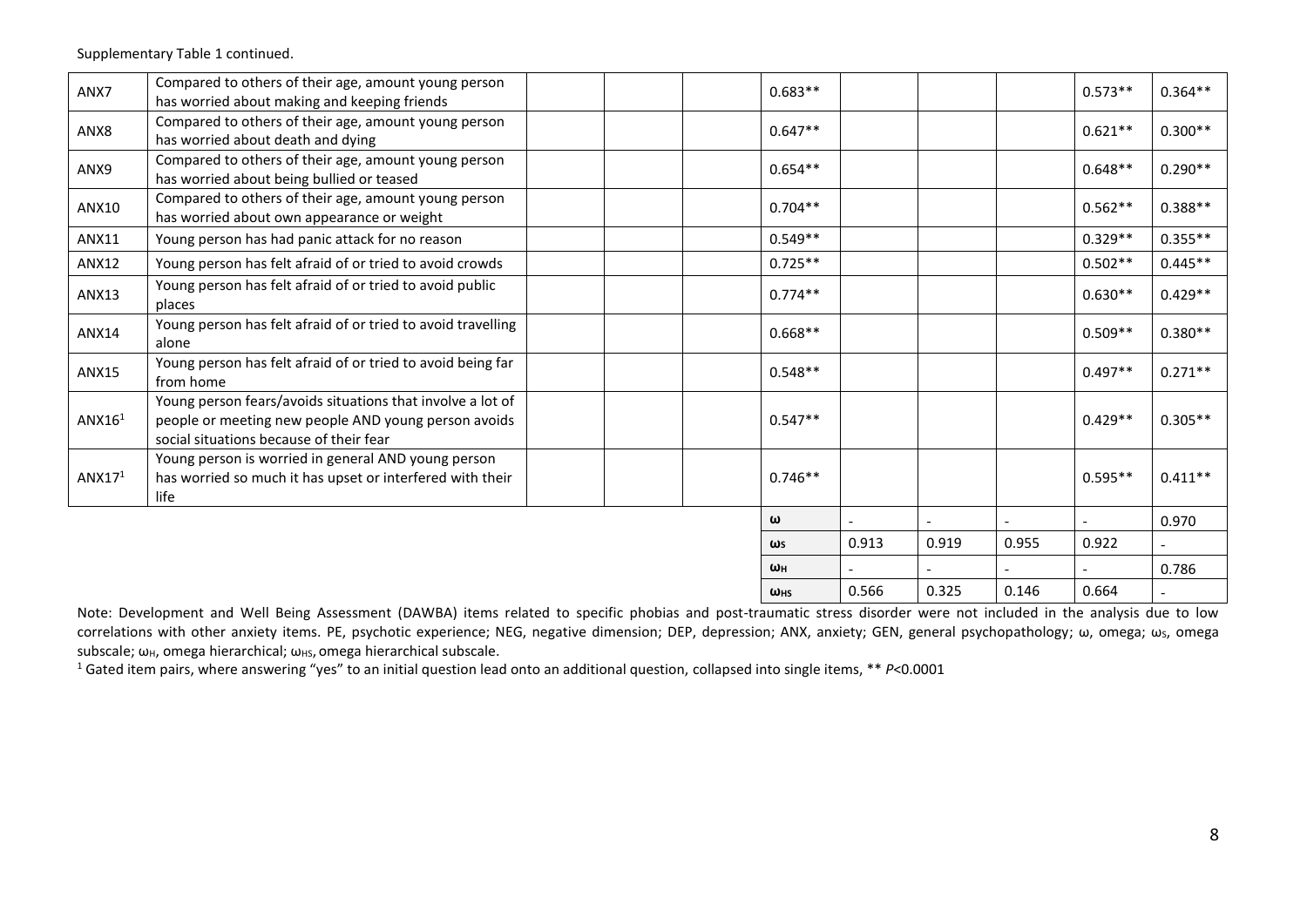## **Supplementary Table 2. Correlations between polygenic risk scores for psychiatric disorders generated using lists of SNPs meeting** *P***-value threshold of 0.05 (n = 2863)**

|            | <b>SCZ</b> | <b>MDD</b> | <b>NEU</b> |
|------------|------------|------------|------------|
| <b>MDD</b> | 0.110      |            |            |
| <b>NEU</b> | $-0.031$   | 0.087      |            |
| <b>BIP</b> | 0.195      | 0.043      | 0.050      |

Note: SCZ, schizophrenia; MDD, major depressive disorder; NEU, neuroticism; BIP, bipolar disorder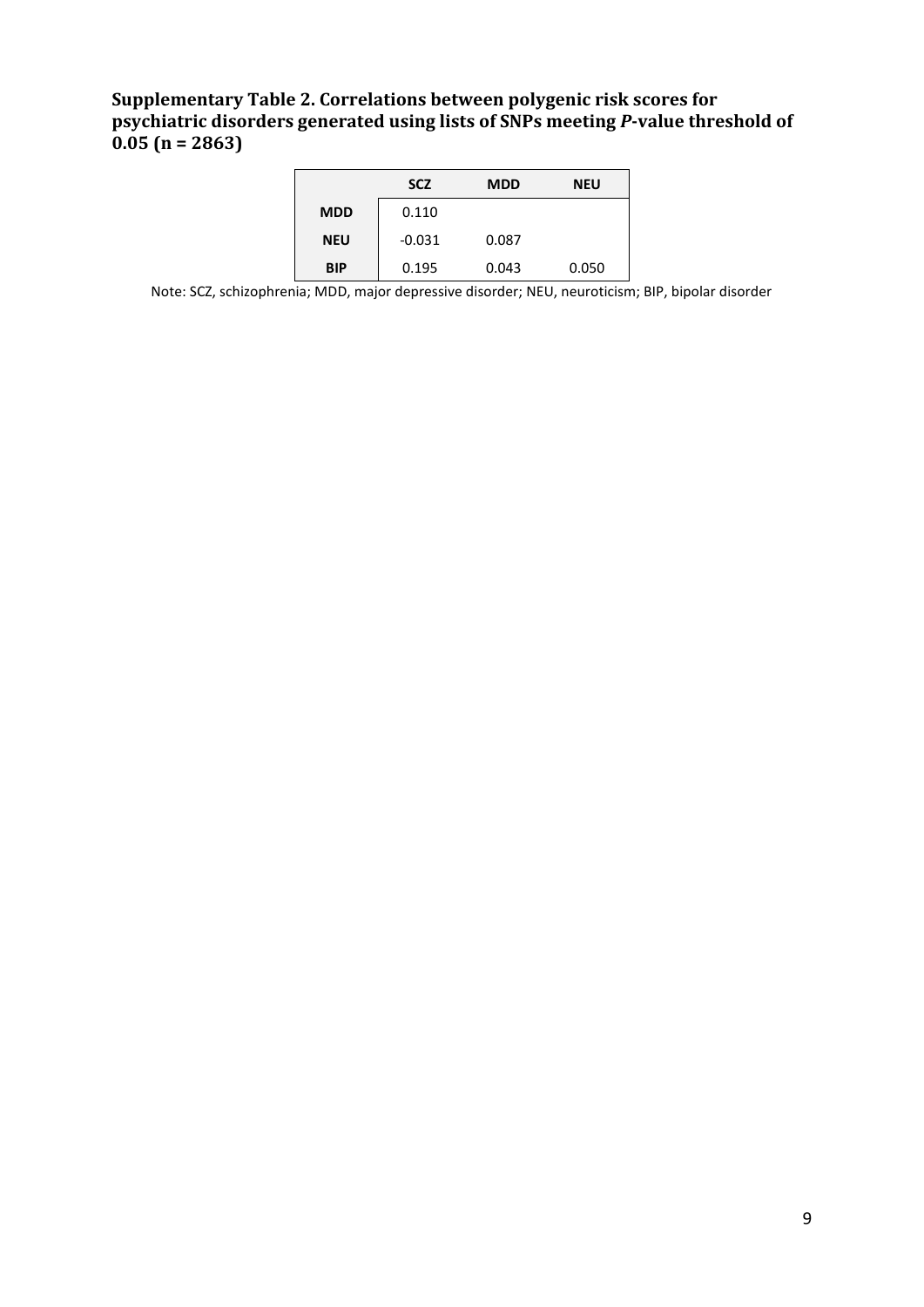## **Supplementary Table 3. Sociodemographic differences between individuals who had taken part in all psychopathology measures and the remainder of the ALSPAC sample**

|                                        |                                 |           | Taken part in all<br>psychopathology measures? |              |         |  |  |
|----------------------------------------|---------------------------------|-----------|------------------------------------------------|--------------|---------|--|--|
| <b>Measure</b>                         |                                 |           | <b>No</b>                                      | Yes          | P       |  |  |
|                                        | male                            | N (%)     | 6092 (54.36)                                   | 1543 (42.31) |         |  |  |
| Sex                                    | female                          | N (%)     | 5115 (45.64)                                   | 2104 (57.69) | < 0.001 |  |  |
| <b>Highest parental</b>                | professional/managerial         | N (%)     | 4131 (50.48)                                   | 2197 (66.52) |         |  |  |
| social class                           | non-<br>professional/managerial | N (%)     | 4052 (49.52)                                   | 1106 (33.48) | < 0.001 |  |  |
|                                        | $\mathbf{1}$                    | N (%)     | 1597 (23.75)                                   | 392 (12.23)  |         |  |  |
| <b>Household income</b><br>(quintiles; | $\mathbf{2}$                    | N (%)     | 1417 (21.08)                                   | 551 (17.19)  |         |  |  |
| lowest income                          | 3                               | N (%)     | 1345 (20.01)                                   | 631 (19.69)  | < 0.001 |  |  |
| $= 1,$<br>highest income = 5)          | 4                               | N (%)     | 1225 (18.22)                                   | 761 (23.74)  |         |  |  |
|                                        | 5                               | N (%)     | 1139 (16.94)                                   | 870 (27.15)  |         |  |  |
| <b>Crowding index</b>                  | $\leq$ 1 individual per room    | N (%)     | 9069 (91.66)                                   | 3270 (97.12) |         |  |  |
|                                        | > 1 individual per room         | N (%)     | 825 (8.34)                                     | 97 (2.88)    | < 0.001 |  |  |
|                                        | $\pmb{0}$                       | N (%)     | 4157 (42.76)                                   | 1716 (50.44) |         |  |  |
|                                        | $\mathbf{1}$                    | N (%)     | 3413 (35.11)                                   | 1175 (34.54) | < 0.001 |  |  |
| <b>Parity</b>                          | $\mathbf{2}$                    | N (%)     | 1489 (15.32)                                   | 392 (11.52)  |         |  |  |
|                                        | $3+$                            | N (%)     | 663 (6.82)                                     | 119 (3.5)    |         |  |  |
|                                        | <b>CSE</b>                      | N (%)     | 2204 (24.29)                                   | 323 (9.45)   |         |  |  |
| <b>Highest maternal</b>                | Vocational                      | N (%)     | 1008 (11.11)                                   | 221 (6.46)   |         |  |  |
| education                              | O level                         | N (%)     | 3185 (35.1)                                    | 1142 (33.4)  | < 0.001 |  |  |
| qualification                          | A level                         | N (%)     | 1796 (19.79)                                   | 1005 (29.39) |         |  |  |
|                                        | Degree                          | N(%)      | 881 (9.71)                                     | 728 (21.29)  |         |  |  |
|                                        | non-white                       | N (%)     | 263 (2.92)                                     | 63 (1.85)    |         |  |  |
| <b>Ethnicity</b>                       | white                           | N (%)     | 8729 (97.08)                                   | 3346 (98.15) | 0.001   |  |  |
|                                        |                                 | N         | 10 459                                         | 3436         |         |  |  |
| Birthweight (g)                        | Mean                            | 3371.57   | 3411.14                                        | < 0.001      |         |  |  |
|                                        |                                 | <b>SD</b> | 594.26                                         | 537.06       |         |  |  |

Note: CSE, Certificate of Secondary Education; SD, standard deviation; *P*, *P*-value for chi-squared test (categorical measures) or t-test (birthweight) of differences between individuals who had taken part in all psychopathology measures and the remainder of the ALSPAC sample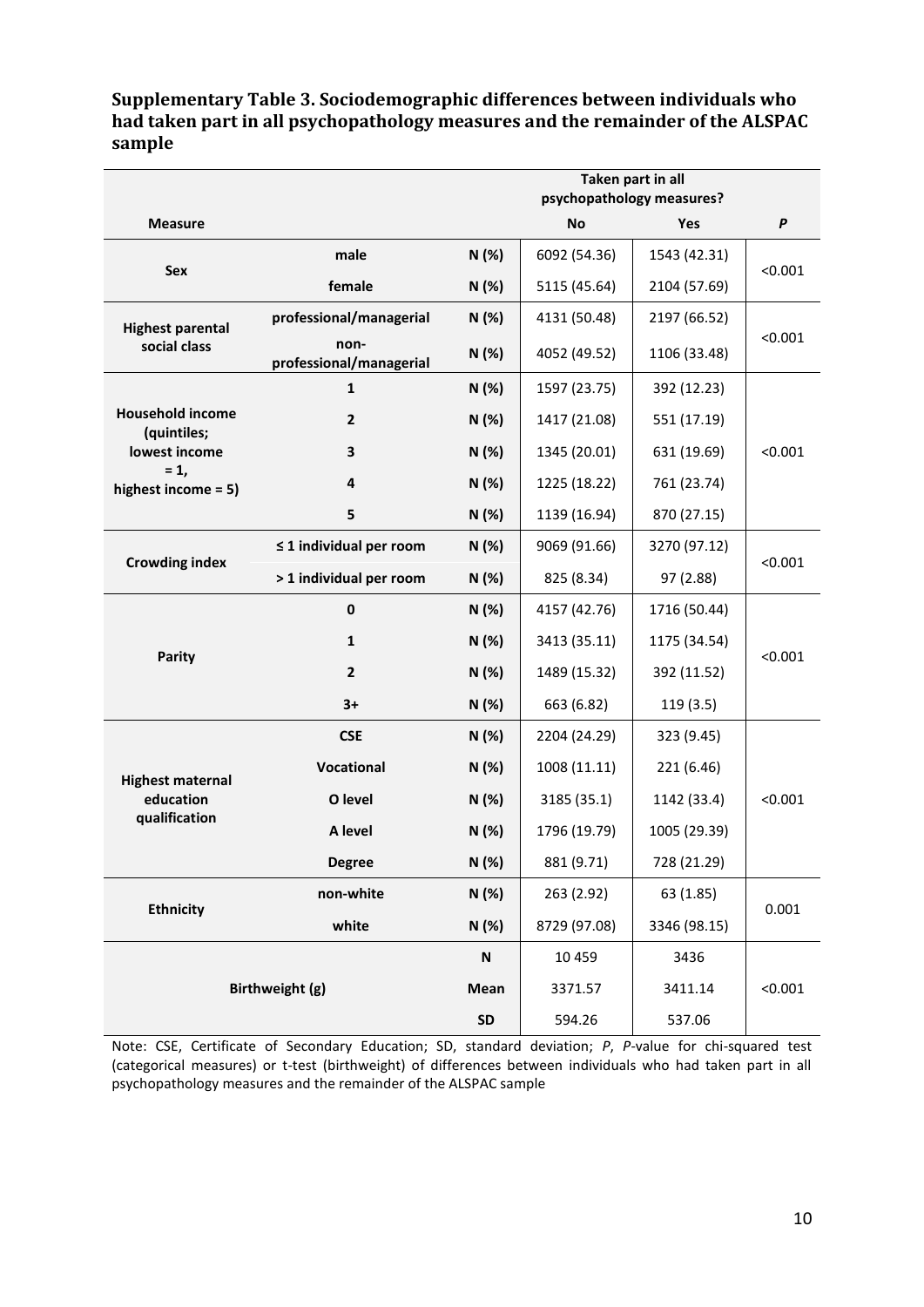**Supplementary Table 4. Permutation adjusted associations between exported latent trait factor scores, estimated using a correlated factors and bifactor model, and polygenic risk scores (PRSs) for psychiatric disorders generated using lists of SNPs meeting** *P***-value threshold of 0.05**

|                  |                | <b>Correlated factors model</b> |                          |                   | <b>Bifactor model</b> |
|------------------|----------------|---------------------------------|--------------------------|-------------------|-----------------------|
| <b>PRS trait</b> | <b>Outcome</b> | Beta <sup>1</sup>               | p <sup>2</sup>           | Beta <sup>1</sup> | p <sup>2</sup>        |
|                  | PE             | 0.058                           | 0.0006                   | 0.021             | 0.7515                |
|                  | <b>NEG</b>     | 0.071                           | 0.0006                   | 0.040             | 0.0848                |
| SCZ              | <b>DEP</b>     | 0.046                           | 0.0895                   | $-0.011$          | 0.9997                |
|                  | ANX            | 0.051                           | 0.0132                   | 0.021             | 0.9423                |
|                  | GENERAL        |                                 | $\blacksquare$           | 0.058             | 0.0124                |
|                  | PE             | 0.018                           | 0.8875                   | $-0.004$          | 1.0000                |
|                  | <b>NEG</b>     | 0.020                           | 0.9429                   | $-0.013$          | 0.9997                |
| <b>MDD</b>       | <b>DEP</b>     | 0.036                           | 0.3413                   | 0.011             | 0.9997                |
|                  | ANX            | 0.033                           | 0.2902                   | 0.018             | 0.9860                |
|                  | GENERAL        | $\overline{\phantom{a}}$        | $\overline{\phantom{a}}$ | 0.033             | 0.5840                |
|                  | PE             | 0.030                           | 0.2894                   | $-0.005$          | 1.0000                |
|                  | <b>NEG</b>     | 0.046                           | 0.0718                   | 0.005             | 1.0000                |
| <b>NEU</b>       | <b>DEP</b>     | 0.046                           | 0.0667                   | $-0.005$          | 1.0000                |
|                  | ANX            | 0.053                           | 0.0049                   | 0.031             | 0.3693                |
|                  | GENERAL        |                                 | $\blacksquare$           | 0.053             | 0.0230                |
|                  | PE             | $-0.031$                        | 0.2852                   | $-0.022$          | 0.7118                |
|                  | <b>NEG</b>     | $-0.006$                        | 1.0000                   | 0.020             | 0.9605                |
| <b>BIP</b>       | <b>DEP</b>     | $-0.018$                        | 0.9733                   | 0.005             | 1.0000                |
|                  | ANX            | $-0.025$                        | 0.7122                   | $-0.014$          | 0.9996                |
|                  | <b>GENERAL</b> |                                 |                          | $-0.022$          | 0.9825                |

Note: SCZ, schizophrenia; MDD, major depressive disorder; NEU, neuroticism; BIP, bipolar disorder; PE, psychotic experiences; NEG, negative dimension; DEP, depression; ANX, anxiety; GENERAL, general psychopathology; LCI, lower 95% confidence interval; UCI, upper 95% confidence interval; *P*, *P*-value for association between latent trait factor scores and PRS.

 $1$  Note that the estimates will differ from the latent factor estimates as the relationship between the factor scores may differ slightly from the latent factors. The estimated factor scores better approximate true factors the more highly correlated the two are.

<sup>2</sup> Empirical adjusted *P*-value calculated from 10 000 permutations to correct for multiple testing.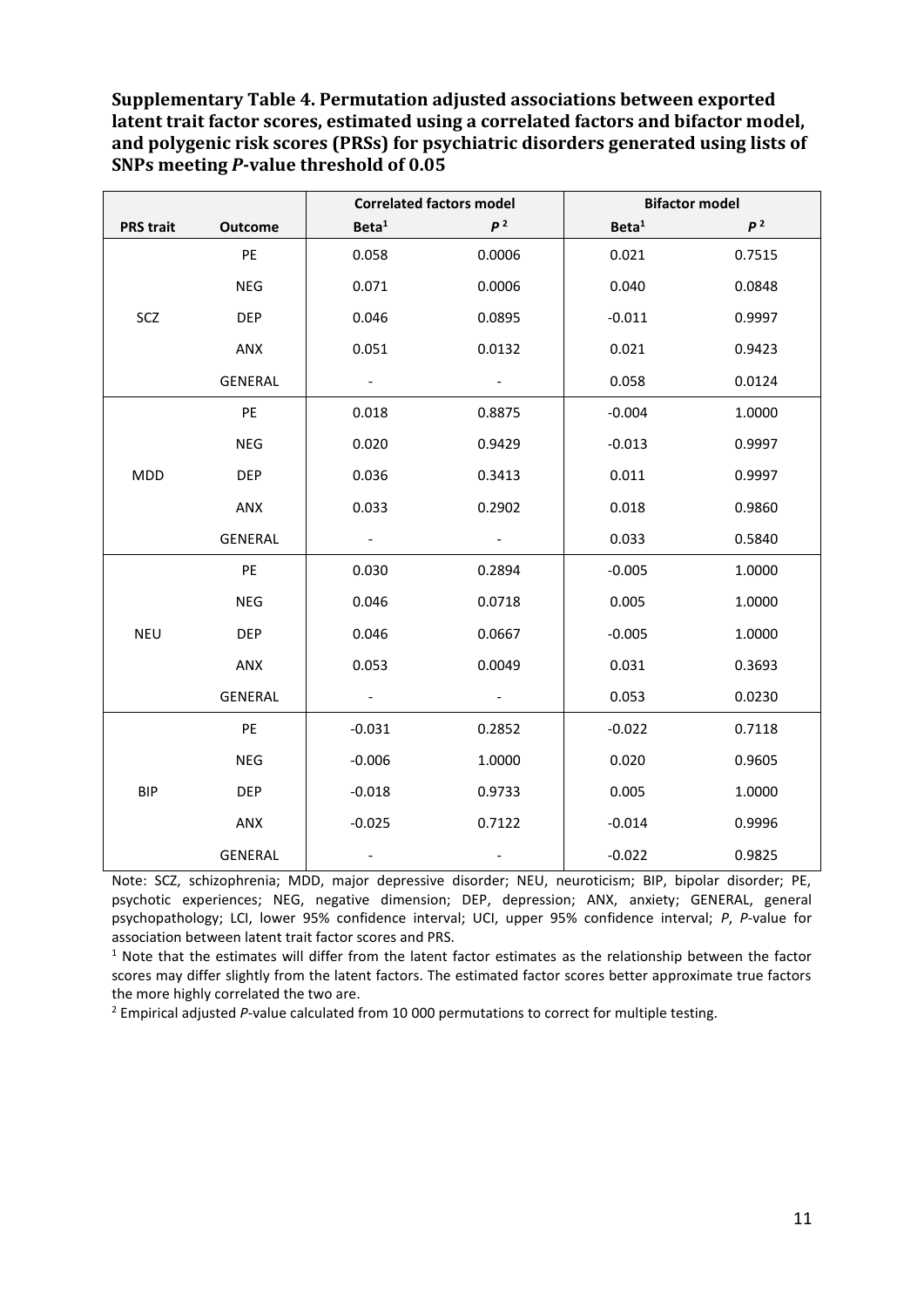# **Supplementary Table 5. Correlations between 4 specific psychopathology factors as measured within the correlated factors model (n = 3650)**

|            | <b>PE</b> | <b>NEG</b> | <b>DEP</b> |
|------------|-----------|------------|------------|
| <b>NEG</b> | 0.505     |            |            |
| <b>DEP</b> | 0.523     | 0.723      |            |
| <b>ANX</b> | 0.456     | 0.410      | 0.461      |

Note: PE, psychotic experience; NEG, negative dimension; DEP, depression; ANX, anxiety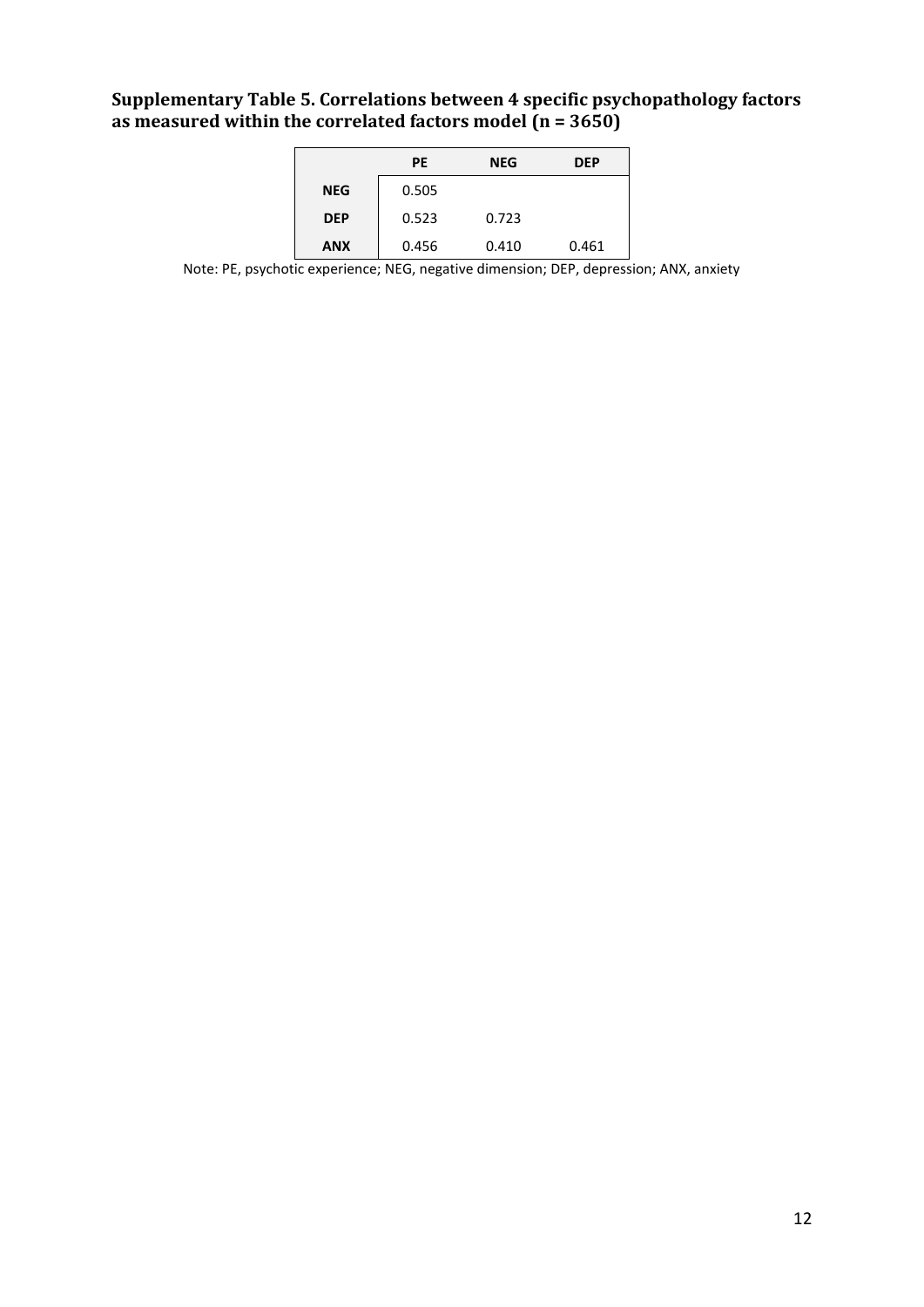### **Supplementary Table 6. Standardised effect sizes and standard errors from associations between latent traits, generated using a correlated factors model, and polygenic risk scores (PRSs) for psychiatric disorders following inverse probability weighting**

|                  |             |                     | <b>Inverse Probability Weighted (% truncated)</b> |                     |                     |                     |                     |                        |  |
|------------------|-------------|---------------------|---------------------------------------------------|---------------------|---------------------|---------------------|---------------------|------------------------|--|
|                  |             | <b>Unweighted</b>   | 50%                                               | 75%                 | 90%                 | 95%                 | 99%                 | <b>Untruncate</b><br>d |  |
| <b>PRS trait</b> | Outcom<br>e | Beta $1$ (SE)       |                                                   |                     |                     | Beta $1$ (SE)       |                     |                        |  |
|                  | PE          | 0.087<br>(0.027)    | 0.090<br>(0.028)                                  | 0.089<br>(0.028)    | 0.093<br>(0.029)    | 0.098<br>(0.029)    | 0.102<br>(0.03)     | 0.099<br>(0.031)       |  |
| SCZ              | <b>NEG</b>  | 0.085<br>(0.021)    | 0.089<br>(0.021)                                  | 0.083<br>(0.021)    | 0.078<br>(0.022)    | 0.075<br>(0.022)    | 0.075<br>(0.024)    | 0.064<br>(0.025)       |  |
|                  | <b>DEP</b>  | 0.043<br>(0.021)    | 0.049<br>(0.021)                                  | 0.042<br>(0.021)    | 0.040<br>(0.022)    | 0.043<br>(0.023)    | 0.048<br>(0.024)    | 0.045<br>(0.024)       |  |
|                  | ANX         | 0.055<br>(0.023)    | 0.065<br>(0.023)                                  | 0.064<br>(0.023)    | 0.067<br>(0.024)    | 0.072<br>(0.024)    | 0.071<br>(0.025)    | 0.071<br>(0.025)       |  |
| <b>MDD</b>       | PE          | $-0.002$<br>(0.027) | $-0.001$<br>(0.027)                               | $-0.001$<br>(0.027) | $-0.004$<br>(0.028) | $-0.007$<br>(0.029) | $-0.006$<br>(0.030) | $-0.005$<br>(0.030)    |  |
|                  | <b>NEG</b>  | 0.019<br>(0.020)    | 0.020<br>(0.020)                                  | 0.019<br>(0.021)    | 0.019<br>(0.021)    | 0.020<br>(0.022)    | 0.025<br>(0.023)    | 0.025<br>(0.024)       |  |
|                  | <b>DEP</b>  | 0.037<br>(0.021)    | 0.040<br>(0.021)                                  | 0.040<br>(0.022)    | 0.040<br>(0.022)    | 0.041<br>(0.023)    | 0.041<br>(0.024)    | 0.042<br>(0.024)       |  |
|                  | ANX         | 0.029<br>(0.024)    | 0.035<br>(0.024)                                  | 0.036<br>(0.025)    | 0.036<br>(0.025)    | 0.038<br>(0.026)    | 0.046<br>(0.027)    | 0.048<br>(0.027)       |  |
|                  | PE          | $-0.001$<br>(0.027) | 0.006<br>(0.027)                                  | 0.006<br>(0.027)    | 0.005<br>(0.027)    | 0.005<br>(0.028)    | 0.002<br>(0.028)    | 0.008<br>(0.029)       |  |
|                  | <b>NEG</b>  | 0.059<br>(0.020)    | 0.061<br>(0.020)                                  | 0.058<br>(0.020)    | 0.059<br>(0.021)    | 0.062<br>(0.021)    | 0.067<br>(0.023)    | 0.073<br>(0.025)       |  |
| <b>NEU</b>       | <b>DEP</b>  | 0.055<br>(0.020)    | 0.060<br>(0.020)                                  | 0.059<br>(0.021)    | 0.061<br>(0.021)    | 0.064<br>(0.021)    | 0.067<br>(0.022)    | 0.072<br>(0.023)       |  |
|                  | ANX         | 0.082<br>(0.022)    | 0.086<br>(0.022)                                  | 0.084<br>(0.022)    | 0.084<br>(0.023)    | 0.087<br>(0.023)    | 0.095<br>(0.024)    | 0.101<br>(0.024)       |  |
|                  | PE          | $-0.039$<br>(0.027) | $-0.044$<br>(0.027)                               | $-0.045$<br>(0.027) | $-0.045$<br>(0.028) | $-0.045$<br>(0.028) | $-0.043$<br>(0.028) | $-0.036$<br>(0.029)    |  |
|                  | <b>NEG</b>  | $-0.004$<br>(0.021) | $-0.004$<br>(0.021)                               | $-0.001$<br>(0.021) | 0.005<br>(0.022)    | 0.005<br>(0.023)    | 0.004<br>(0.024)    | 0.005<br>(0.025)       |  |
| <b>BIP</b>       | <b>DEP</b>  | $-0.024$<br>(0.021) | $-0.024$<br>(0.022)                               | $-0.022$<br>(0.022) | $-0.017$<br>(0.022) | $-0.018$<br>(0.023) | $-0.019$<br>(0.023) | $-0.018$<br>(0.024)    |  |
|                  | <b>ANX</b>  | $-0.028$<br>(0.024) | $-0.032$<br>(0.024)                               | $-0.032$<br>(0.024) | $-0.030$<br>(0.025) | $-0.032$<br>(0.025) | $-0.035$<br>(0.026) | $-0.033$<br>(0.026)    |  |

Note: SCZ, schizophrenia; MDD, major depressive disorder; NEU, neuroticism; BIP, bipolar disorder; PE, psychotic experience; NEG, negative dimension; DEP, depression; ANX, anxiety; SE, standard error. Inverse probability weighted refers to analyses including sampling weights for non-response, where the "% truncated" indicates whether the weights were truncated based on the 50<sup>th</sup> percentile (2.48), 75<sup>th</sup> percentile (3.02), 90<sup>th</sup> percentile (3.95), 95<sup>th</sup> percentile (5.33) and 99<sup>th</sup> percentile (8.94).

1 Standardized estimate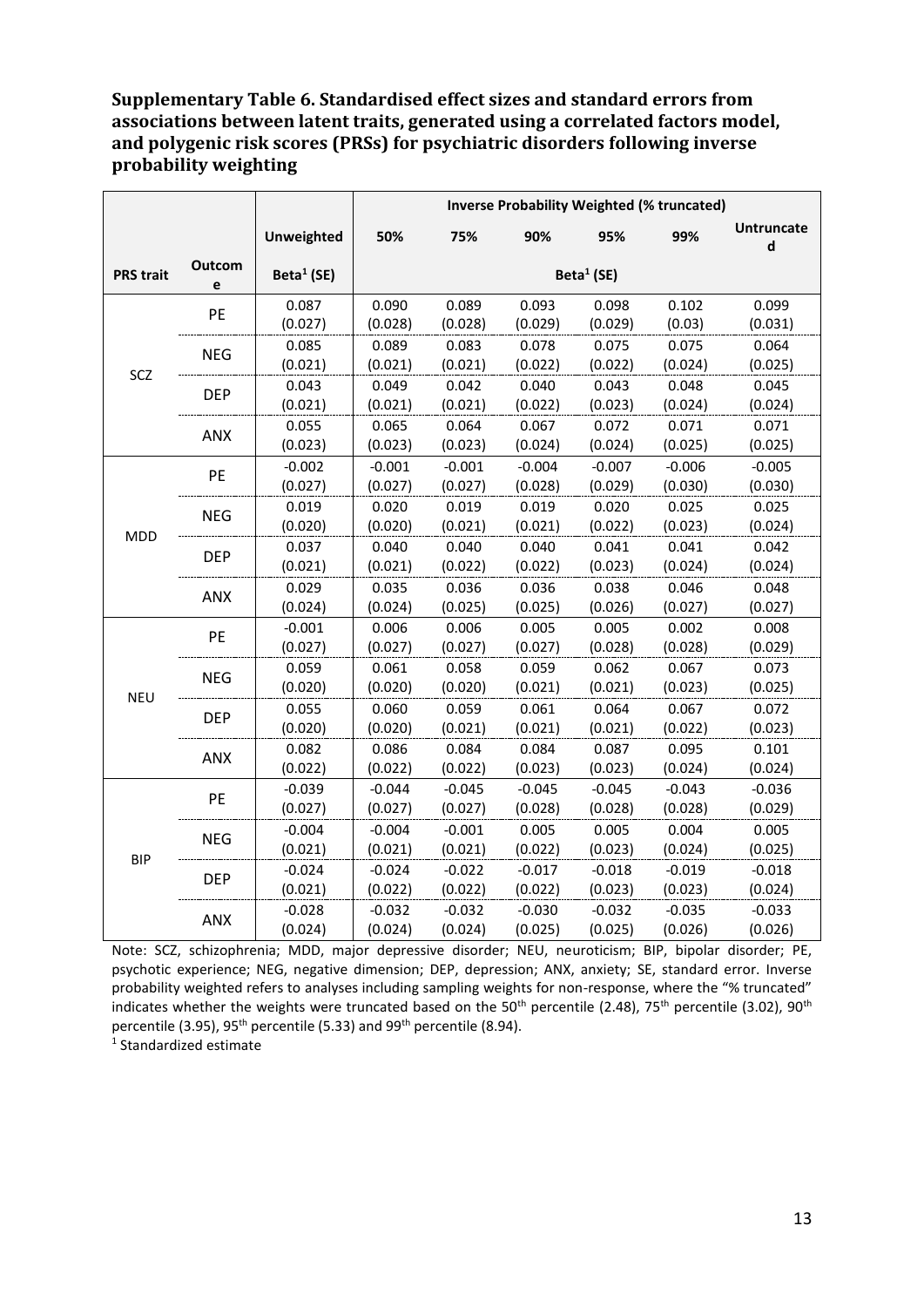### **Supplementary Table 7. Effect sizes and standard errors from associations between latent traits, generated using a bifactor model, and polygenic risk scores (PRSs) for psychiatric disorders following inverse probability weighting**

| <b>Untruncate</b><br>99%<br><b>Unweighted</b><br>50%<br>75%<br>90%<br>95%<br>d<br>Beta (SE)<br>Beta (SE)<br><b>PRS trait</b><br><b>Outcome</b><br>0.063<br>0.070<br>0.074<br>0.074<br>0.072<br>0.062<br>0.060<br>PE<br>(0.034)<br>(0.034)<br>(0.035)<br>(0.036)<br>(0.036)<br>(0.038)<br>(0.036)<br>0.066<br>0.065<br>0.062<br>0.055<br>0.048<br>0.041<br>0.022<br><b>NEG</b><br>(0.027)<br>(0.027)<br>(0.026)<br>(0.026)<br>(0.027)<br>(0.028)<br>(0.031)<br>$-0.013$<br>$-0.022$<br>$-0.027$<br>$-0.045$<br>$-0.013$<br>$-0.028$<br>$-0.033$<br>SCZ<br><b>DEP</b><br>(0.031)<br>(0.032)<br>(0.032)<br>(0.034)<br>(0.032)<br>(0.032)<br>(0.033)<br>0.029<br>0.037<br>0.039<br>0.044<br>0.047<br>0.043<br>0.042<br>ANX<br>(0.027)<br>(0.027)<br>(0.027)<br>(0.027)<br>(0.028)<br>(0.029)<br>(0.029)<br>0.055<br>0.061<br>0.056<br>0.055<br>0.063<br>0.062<br>0.057<br><b>GENERAL</b><br>(0.023)<br>(0.022)<br>(0.023)<br>(0.023)<br>(0.024)<br>(0.025)<br>(0.025)<br>$-0.034$<br>$-0.034$<br>$-0.035$<br>$-0.039$<br>$-0.044$<br>$-0.043$<br>$-0.043$ |  |                | <b>Inverse Probability Weighted (% truncated)</b> |  |  |  |  |  |  |
|-------------------------------------------------------------------------------------------------------------------------------------------------------------------------------------------------------------------------------------------------------------------------------------------------------------------------------------------------------------------------------------------------------------------------------------------------------------------------------------------------------------------------------------------------------------------------------------------------------------------------------------------------------------------------------------------------------------------------------------------------------------------------------------------------------------------------------------------------------------------------------------------------------------------------------------------------------------------------------------------------------------------------------------------------------|--|----------------|---------------------------------------------------|--|--|--|--|--|--|
|                                                                                                                                                                                                                                                                                                                                                                                                                                                                                                                                                                                                                                                                                                                                                                                                                                                                                                                                                                                                                                                       |  |                |                                                   |  |  |  |  |  |  |
|                                                                                                                                                                                                                                                                                                                                                                                                                                                                                                                                                                                                                                                                                                                                                                                                                                                                                                                                                                                                                                                       |  |                |                                                   |  |  |  |  |  |  |
|                                                                                                                                                                                                                                                                                                                                                                                                                                                                                                                                                                                                                                                                                                                                                                                                                                                                                                                                                                                                                                                       |  |                |                                                   |  |  |  |  |  |  |
|                                                                                                                                                                                                                                                                                                                                                                                                                                                                                                                                                                                                                                                                                                                                                                                                                                                                                                                                                                                                                                                       |  |                |                                                   |  |  |  |  |  |  |
|                                                                                                                                                                                                                                                                                                                                                                                                                                                                                                                                                                                                                                                                                                                                                                                                                                                                                                                                                                                                                                                       |  |                |                                                   |  |  |  |  |  |  |
|                                                                                                                                                                                                                                                                                                                                                                                                                                                                                                                                                                                                                                                                                                                                                                                                                                                                                                                                                                                                                                                       |  |                |                                                   |  |  |  |  |  |  |
|                                                                                                                                                                                                                                                                                                                                                                                                                                                                                                                                                                                                                                                                                                                                                                                                                                                                                                                                                                                                                                                       |  |                |                                                   |  |  |  |  |  |  |
|                                                                                                                                                                                                                                                                                                                                                                                                                                                                                                                                                                                                                                                                                                                                                                                                                                                                                                                                                                                                                                                       |  |                |                                                   |  |  |  |  |  |  |
|                                                                                                                                                                                                                                                                                                                                                                                                                                                                                                                                                                                                                                                                                                                                                                                                                                                                                                                                                                                                                                                       |  |                |                                                   |  |  |  |  |  |  |
|                                                                                                                                                                                                                                                                                                                                                                                                                                                                                                                                                                                                                                                                                                                                                                                                                                                                                                                                                                                                                                                       |  |                |                                                   |  |  |  |  |  |  |
|                                                                                                                                                                                                                                                                                                                                                                                                                                                                                                                                                                                                                                                                                                                                                                                                                                                                                                                                                                                                                                                       |  |                |                                                   |  |  |  |  |  |  |
|                                                                                                                                                                                                                                                                                                                                                                                                                                                                                                                                                                                                                                                                                                                                                                                                                                                                                                                                                                                                                                                       |  |                |                                                   |  |  |  |  |  |  |
|                                                                                                                                                                                                                                                                                                                                                                                                                                                                                                                                                                                                                                                                                                                                                                                                                                                                                                                                                                                                                                                       |  | PE             |                                                   |  |  |  |  |  |  |
| (0.033)<br>(0.033)<br>(0.033)<br>(0.034)<br>(0.034)<br>(0.036)<br>(0.035)                                                                                                                                                                                                                                                                                                                                                                                                                                                                                                                                                                                                                                                                                                                                                                                                                                                                                                                                                                             |  |                |                                                   |  |  |  |  |  |  |
| $-0.026$<br>$-0.027$<br>$-0.029$<br>$-0.029$<br>$-0.029$<br>$-0.022$<br>$-0.028$<br><b>NEG</b>                                                                                                                                                                                                                                                                                                                                                                                                                                                                                                                                                                                                                                                                                                                                                                                                                                                                                                                                                        |  |                |                                                   |  |  |  |  |  |  |
| (0.026)<br>(0.026)<br>(0.026)<br>(0.026)<br>(0.026)<br>(0.026)<br>(0.028)                                                                                                                                                                                                                                                                                                                                                                                                                                                                                                                                                                                                                                                                                                                                                                                                                                                                                                                                                                             |  |                |                                                   |  |  |  |  |  |  |
| $-0.006$<br>0.000<br>$-0.004$<br>$-0.008$<br>$-0.013$<br>$-0.024$<br>$-0.002$<br><b>DEP</b><br><b>MDD</b>                                                                                                                                                                                                                                                                                                                                                                                                                                                                                                                                                                                                                                                                                                                                                                                                                                                                                                                                             |  |                |                                                   |  |  |  |  |  |  |
| (0.032)<br>(0.032)<br>(0.032)<br>(0.032)<br>(0.033)<br>(0.034)<br>(0.035)                                                                                                                                                                                                                                                                                                                                                                                                                                                                                                                                                                                                                                                                                                                                                                                                                                                                                                                                                                             |  |                |                                                   |  |  |  |  |  |  |
| 0.008<br>0.015<br>0.015<br>0.025<br>0.014<br>0.016<br>0.027                                                                                                                                                                                                                                                                                                                                                                                                                                                                                                                                                                                                                                                                                                                                                                                                                                                                                                                                                                                           |  | ANX            |                                                   |  |  |  |  |  |  |
| (0.028)<br>(0.028)<br>(0.028)<br>(0.029)<br>(0.030)<br>(0.031)<br>(0.031)                                                                                                                                                                                                                                                                                                                                                                                                                                                                                                                                                                                                                                                                                                                                                                                                                                                                                                                                                                             |  |                |                                                   |  |  |  |  |  |  |
| 0.043<br>0.044<br>0.044<br>0.045<br>0.046<br>0.047<br>0.050                                                                                                                                                                                                                                                                                                                                                                                                                                                                                                                                                                                                                                                                                                                                                                                                                                                                                                                                                                                           |  | <b>GENERAL</b> |                                                   |  |  |  |  |  |  |
| (0.023)<br>(0.023)<br>(0.023)<br>(0.023)<br>(0.022)<br>(0.024)<br>(0.025)                                                                                                                                                                                                                                                                                                                                                                                                                                                                                                                                                                                                                                                                                                                                                                                                                                                                                                                                                                             |  |                |                                                   |  |  |  |  |  |  |
| $-0.058$<br>$-0.050$<br>$-0.052$<br>$-0.052$<br>$-0.054$<br>$-0.060$<br>$-0.060$<br>PE                                                                                                                                                                                                                                                                                                                                                                                                                                                                                                                                                                                                                                                                                                                                                                                                                                                                                                                                                                |  |                |                                                   |  |  |  |  |  |  |
| (0.033)<br>(0.033)<br>(0.034)<br>(0.034)<br>(0.034)<br>(0.035)<br>(0.038)                                                                                                                                                                                                                                                                                                                                                                                                                                                                                                                                                                                                                                                                                                                                                                                                                                                                                                                                                                             |  |                |                                                   |  |  |  |  |  |  |
| 0.000<br>0.001<br>0.001<br>$-0.001$<br>0.003<br>0.007<br>0.009<br><b>NEG</b>                                                                                                                                                                                                                                                                                                                                                                                                                                                                                                                                                                                                                                                                                                                                                                                                                                                                                                                                                                          |  |                |                                                   |  |  |  |  |  |  |
| (0.025)<br>(0.025)<br>(0.025)<br>(0.025)<br>(0.026)<br>(0.031)<br>(0.028)                                                                                                                                                                                                                                                                                                                                                                                                                                                                                                                                                                                                                                                                                                                                                                                                                                                                                                                                                                             |  |                |                                                   |  |  |  |  |  |  |
| $-0.024$<br>$-0.017$<br>$-0.014$<br>$-0.010$<br>$-0.006$<br>$-0.002$<br>$-0.009$<br><b>NEU</b><br><b>DEP</b><br>(0.030)<br>(0.030)<br>(0.031)<br>(0.031)<br>(0.033)<br>(0.036)                                                                                                                                                                                                                                                                                                                                                                                                                                                                                                                                                                                                                                                                                                                                                                                                                                                                        |  |                |                                                   |  |  |  |  |  |  |
| (0.031)<br>0.052<br>0.055<br>0.054<br>0.054<br>0.057<br>0.065<br>0.067                                                                                                                                                                                                                                                                                                                                                                                                                                                                                                                                                                                                                                                                                                                                                                                                                                                                                                                                                                                |  |                |                                                   |  |  |  |  |  |  |
| ANX<br>(0.026)<br>(0.026)<br>(0.026)<br>(0.026)<br>(0.027)<br>(0.028)<br>(0.028)                                                                                                                                                                                                                                                                                                                                                                                                                                                                                                                                                                                                                                                                                                                                                                                                                                                                                                                                                                      |  |                |                                                   |  |  |  |  |  |  |
| 0.071<br>0.071<br>0.075<br>0.071<br>0.073<br>0.073<br>0.082                                                                                                                                                                                                                                                                                                                                                                                                                                                                                                                                                                                                                                                                                                                                                                                                                                                                                                                                                                                           |  |                |                                                   |  |  |  |  |  |  |
| <b>GENERAL</b><br>(0.022)<br>(0.022)<br>(0.022)<br>(0.022)<br>(0.023)<br>(0.024)<br>(0.022)                                                                                                                                                                                                                                                                                                                                                                                                                                                                                                                                                                                                                                                                                                                                                                                                                                                                                                                                                           |  |                |                                                   |  |  |  |  |  |  |
| $-0.023$<br>$-0.031$<br>$-0.034$<br>$-0.038$<br>$-0.039$<br>$-0.036$<br>$-0.028$                                                                                                                                                                                                                                                                                                                                                                                                                                                                                                                                                                                                                                                                                                                                                                                                                                                                                                                                                                      |  |                |                                                   |  |  |  |  |  |  |
| PE<br>(0.033)<br>(0.033)<br>(0.034)<br>(0.034)<br>(0.034)<br>(0.035)<br>(0.038)                                                                                                                                                                                                                                                                                                                                                                                                                                                                                                                                                                                                                                                                                                                                                                                                                                                                                                                                                                       |  |                |                                                   |  |  |  |  |  |  |
| 0.033<br>0.038<br>0.033<br>0.035<br>0.039<br>0.038<br>0.038                                                                                                                                                                                                                                                                                                                                                                                                                                                                                                                                                                                                                                                                                                                                                                                                                                                                                                                                                                                           |  |                |                                                   |  |  |  |  |  |  |
| <b>NEG</b><br>(0.027)<br>(0.028)<br>(0.028)<br>(0.027)<br>(0.027)<br>(0.029)<br>(0.030)                                                                                                                                                                                                                                                                                                                                                                                                                                                                                                                                                                                                                                                                                                                                                                                                                                                                                                                                                               |  |                |                                                   |  |  |  |  |  |  |
| 0.013<br>0.013<br>0.017<br>0.019<br>0.021<br>0.025<br>0.019                                                                                                                                                                                                                                                                                                                                                                                                                                                                                                                                                                                                                                                                                                                                                                                                                                                                                                                                                                                           |  |                |                                                   |  |  |  |  |  |  |
| <b>DEP</b><br><b>BIP</b><br>(0.033)<br>(0.033)<br>(0.033)<br>(0.033)<br>(0.034)<br>(0.036)<br>(0.038)                                                                                                                                                                                                                                                                                                                                                                                                                                                                                                                                                                                                                                                                                                                                                                                                                                                                                                                                                 |  |                |                                                   |  |  |  |  |  |  |
| $-0.015$<br>$-0.019$<br>$-0.021$<br>$-0.021$<br>$-0.023$<br>$-0.026$<br>$-0.024$                                                                                                                                                                                                                                                                                                                                                                                                                                                                                                                                                                                                                                                                                                                                                                                                                                                                                                                                                                      |  |                |                                                   |  |  |  |  |  |  |
| ANX<br>(0.027)<br>(0.028)<br>(0.028)<br>(0.028)<br>(0.029)<br>(0.030)<br>(0.027)                                                                                                                                                                                                                                                                                                                                                                                                                                                                                                                                                                                                                                                                                                                                                                                                                                                                                                                                                                      |  |                |                                                   |  |  |  |  |  |  |
| $-0.030$<br>$-0.028$<br>$-0.024$<br>$-0.024$<br>$-0.030$<br>$-0.026$<br>$-0.023$                                                                                                                                                                                                                                                                                                                                                                                                                                                                                                                                                                                                                                                                                                                                                                                                                                                                                                                                                                      |  |                |                                                   |  |  |  |  |  |  |
| <b>GENERAL</b><br>(0.023)<br>(0.023)<br>(0.023)<br>(0.025)<br>(0.023)<br>(0.023)<br>(0.024)                                                                                                                                                                                                                                                                                                                                                                                                                                                                                                                                                                                                                                                                                                                                                                                                                                                                                                                                                           |  |                |                                                   |  |  |  |  |  |  |

Note: SCZ, schizophrenia; MDD, major depressive disorder; NEU, neuroticism; BIP, bipolar disorder; PE, psychotic experience; NEG, negative dimension; DEP, depression; ANX, anxiety; GENERAL, general psychopathology; SE, standard error. Inverse probability weighted refers to analyses including sampling weights for non-response, where the "% truncated" indicates whether the weights were truncated based on the 50<sup>th</sup> percentile (2.48), 75<sup>th</sup> percentile (3.02), 90<sup>th</sup> percentile (3.95), 95<sup>th</sup> percentile (5.33) and 99<sup>th</sup> percentile (8.94).

1 Standardized estimate